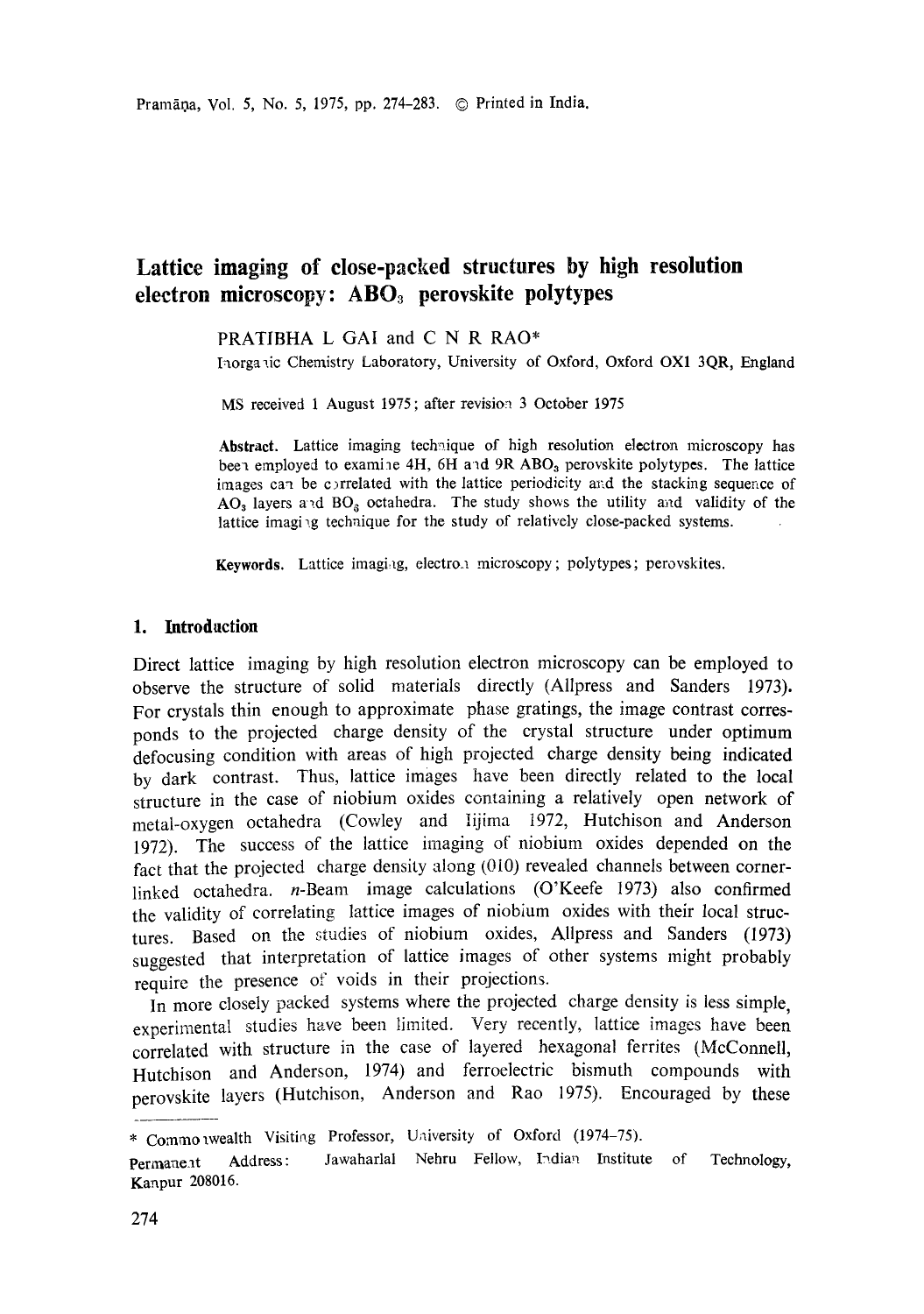studies, we considered it desirable to correlate the lattice images of a few perovskite polytypes of the general formula  $\text{ABO}_3$  with their structures and stacking sequences. The existence of polytypes of perovskites is well-established (Goodenough and Longo 1970, Goodenough 1974) and the only electron microscope study of such systems has been on the Quaternary oxides  $Ba_5W_3Li_2O_{15}$  (10 layer) and  $Ba_4Ta_3LiO_{12}$ (8 layer) by Hutchison and Jacobson (1975). The present study was intended not only as a structural study of perovskite polytypes, but also to extend the realm of the lattice imaging technique by applying it to known close-packed structures.

# **2. Experimental**

 $BaCrO<sub>3</sub>$  polytpes (4H and 6H) were prepared by high pressure synthesis starting from  $Ba_2CrO_4$  and  $CrO_2$  (Chamberland 1969). BaRuO<sub>3</sub> (9 R) was prepared by heating  $BaO<sub>2</sub>$  and Ru metal at 1270 K in air (Donohue, Katz and Ward 1965). Another sample was prepared by heating the initial product of  $BaRuO<sub>3</sub>$  at 1600 K for 24 hrs and quenching it.

The samples were ground to fine powder under chloroform and mounted on carbon coated grids. A Siemens 102 electron microscope with a  $\pm$  45° double tilt stage was used at an acceleration voltage of 100 kV ( $\lambda = 0.0037$  nm). Thin fragments of about 10 nm thickness were oriented with the [100] axis parallel to the electron beam. A  $50\mu$  objective operture was used to combine the primary beam with all the subcell and superlattice reflexions out to  $3 \text{ nm}^{-1}$  and micrographs recorded in a through-focus series embracing the optimum condition. Primary magnifications were  $300 \times 10^3$  to  $500 \times 10^3$ .

### **3. Perovskite polytypes**

The  $\text{ABO}_3$  hexagonal-perovskite polytypes (Goodenough and Longo 1970) are characterized by a variable stacking of close-packed, ordered  $AO<sub>3</sub>$  layers, the B cations occupying all the interlayer oxygen octahedra. The stacking of a  $AO<sub>a</sub>$  layer may be cubic or hexagonal with respect to its two neighbouring layers, depending on whether it is in the middle of an *abc* or of an *aba* sequence. If the stacking is entirely cubic, the B-filled octahedra share only corners in three dimensions to form the cubic perovskite structure (3C). If all the stacking is hexagonal, the B-filled octahedra form isolated c-axis chains of face-shared octahedra (figure 1) as in the case of  $\text{CNiCl}_3(2H)$ . The 3C-structure can only accommodate A-cations within a size range determined by the tolerance factor,  $t = (r_A + r_0)/\sqrt{2} (r_B + r_0)$ .

For the ideal cubic structure<sub> $v$ </sub>  $t = 1$  and the structure is stable at atmospheric pressure within the range  $0.75 < t < t_o$ , where  $t_o$  is determined by the effective charge on the B cations. For  $t > t_c$ , hexagonal stacking of AO<sub>3</sub> layers is stabilized. Formation of hexagonal stacking occurs at the expense of Madelung energy and the loss of Madelung energy can be reduced by limiting the length of any face-shared chain to two or three units. Figure 1 illustrates the three most probable stacking sequences for achieving this limitation.

The 6H hexagonal structure would contain two-to-one cubic to hexagonal stacking in sequence *cchcch,* while the 4H hexagonal structure would contain a oneto-one sequence *chch.* The 9R rhombohedral structure would contain the sequence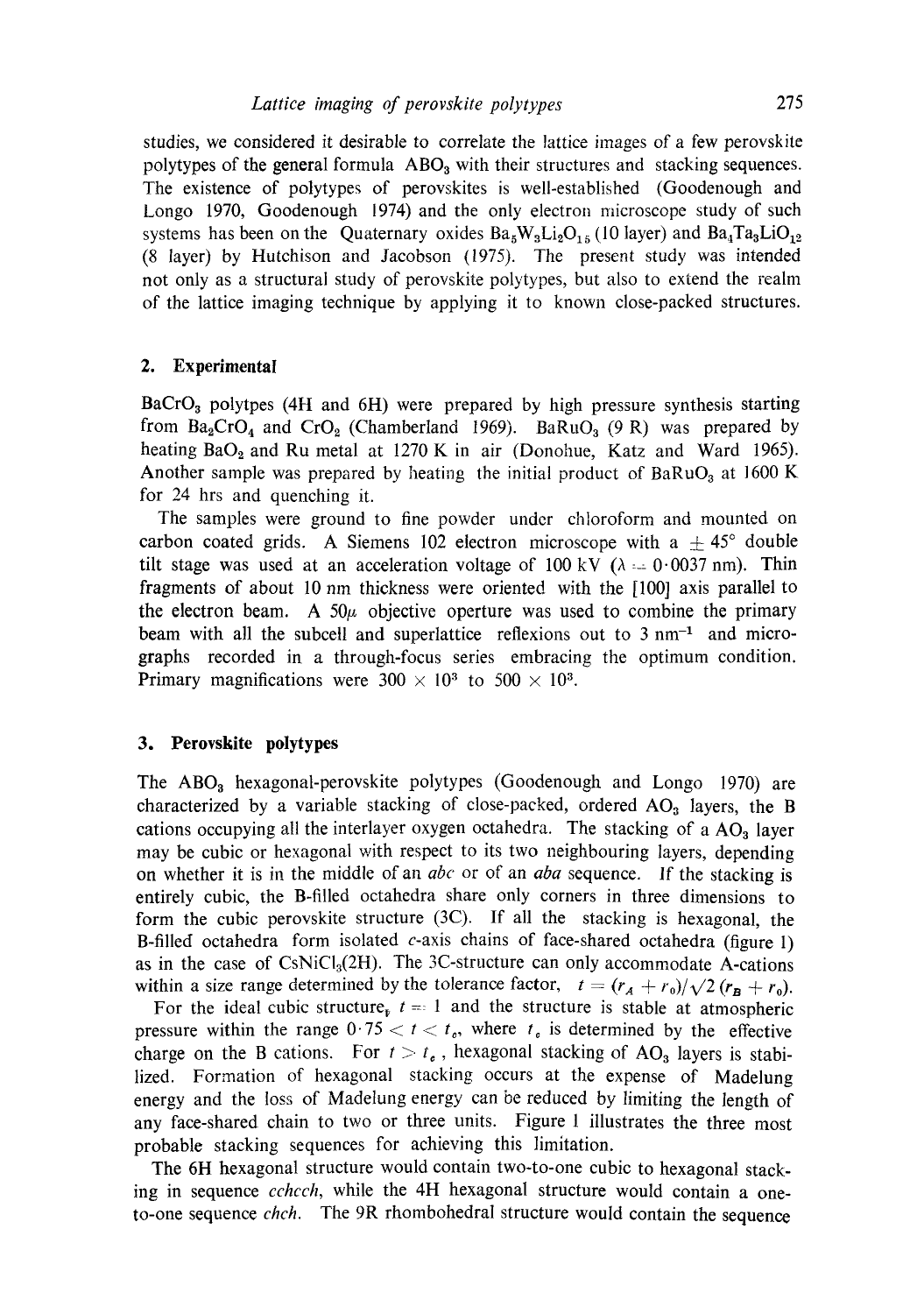*chhchh.* The energy required to alternate the stacking sequence is 3/2 as large for the 4H structure as for the 6H of 9R structure and the 4H phase is, therefore, stable over a limited range. In all these polytypes, the dimensions of the unit cell remain the same in two dimensions while the third dimension varies in length as expected.

We have studied all the three perovskite polytypes illustrated in figure I and their crystallographic data are given below:

> 4H BaCrO<sub>3</sub>  $a = 0.566$  nm,  $c = 0.936$  nm 6H BaCrO<sub>3</sub>  $a = 0.563$  nm,  $c = 1.37$  nm 9R BaRuO<sub>3</sub>  $a = 0.575$  nm,  $c = 2.16$  nm.

# **4. Results and discussion**

An examination of figure 1 shows that the mirror plane at a hexagonally closepacked layer reverses the slope of the corner-linked  $BO<sub>6</sub>$  octahedra. This is accompanied by a similar reversal in the slope of the rows of A cations ( $Ba^{2+}$  in the present study). In addition to showing lattice periodicity, we would, therefore, expect the lattice images of the polytypes to show the existence of mirror planes (slope reversal) wherever hexagonal stacking is present.

In figure 2, lattice images of  $4H-BaCrO<sub>3</sub>$  taken at two different defocus values are shown. Slight difference in focus between the micrographs gives rise to contrast features which are not exactly identical, although consisent with each other. The images show the lattice periodicity of  $0.94$  nm. Chevrons corresponding to  $CrO<sub>6</sub>$  octahedra and Ba<sup>2+</sup> cations alternating in direction every alternate layer  $(0.47 \text{ nm}$  apart) can be clearly seen in the image in figure  $2(a)$ . The idealized structure shown in the inset in figure 2 (a) corresponding to the *chch* (4H) sequence compares well with the observed image.

The lattice image of  $6H-BaCrO<sub>3</sub>$  is shown in figure 3. The chevrons in the thinner portion of the crystal corresponds to *cchcch* (6H) sequence as can be seen by comparison with the idealized projection given in the inset. The lattice periodicity  $(1\cdot37 \text{ nm})$  is also seen in the image, particularly clearly as the crystal becomes thicker. We found no stacking faults in the crystals of either 4H- or  $6H-BaCrO<sub>3</sub>$  examined by us indicating the presence of a high degree of order.

The lattice image of  $9R-BaRuO<sub>3</sub>$  is shown in figure 4 along with the electron diffraction pattern. Due to rhombohedral absences  $(-h + k + l = 3n)$  in the *okl* section of the diffraction pattern, very high resolution could not be attained in the lattice image. However, the  $2.16$  nm periodicity of the 9R structure can be clearly seen. The *chhchh* (9R) layer sequence is shown as an inset in figure 4 for purpose of comparison.

Some of the crystals of  $BaRuO<sub>3</sub>$  showed presence of stacking faults. Thus, the lattice image in figure 5 shows the intergrowth of 6-layer sequences along with the 9R-sequency. Lattice imaging technique is ideal to examine random occurrence of such defects in layer structures.

The lattice image of the sample of  $BaRuO<sub>3</sub>$  quenched from 1600 K is typical of the 4H polytype with a periodicty of  $0.94$  nm (figure 6). It is interesting that the 4H polytype of  $BaRuO<sub>3</sub>$  can indeed be obtained at room temperature by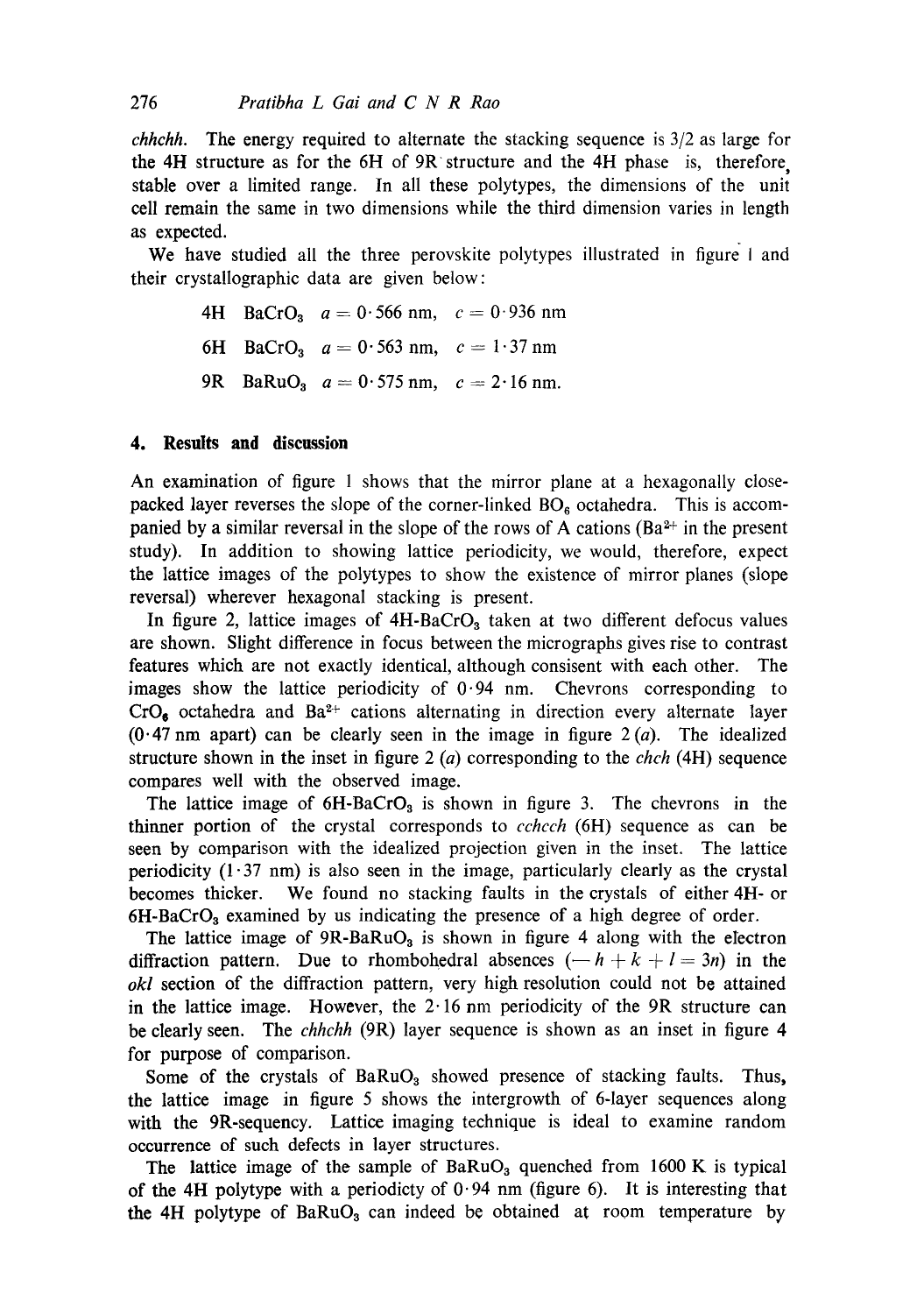



Figure 1. Representation of occupied octahedral sites  $(BO_6)$  in polytypes of  $ABO_3$ . perovskites: (a) 3C; (b) 2H; (c) 6H; (d) 4H; and (e) 9R.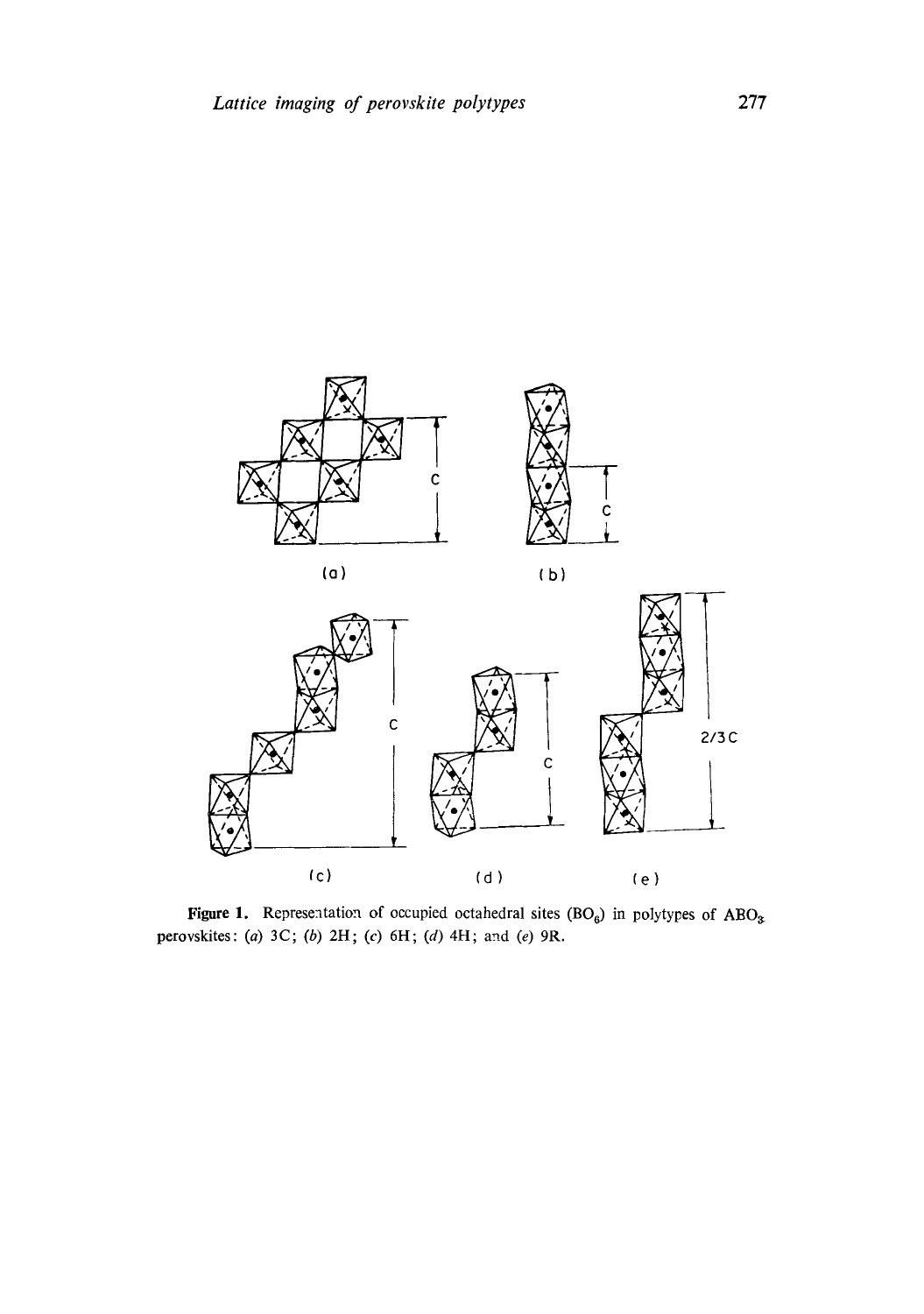

Figure 2 (a). Lattice image of 4H-BaCrO<sub>3</sub>. Idealized projection *(chch* sequence) showing  $Ba^{2+}$  (filled circles) and CrO<sub>6</sub> octahedra (shaded parallelograms) is given in inset. Distance between the two arrows in the photograh is  $0.95$  nm.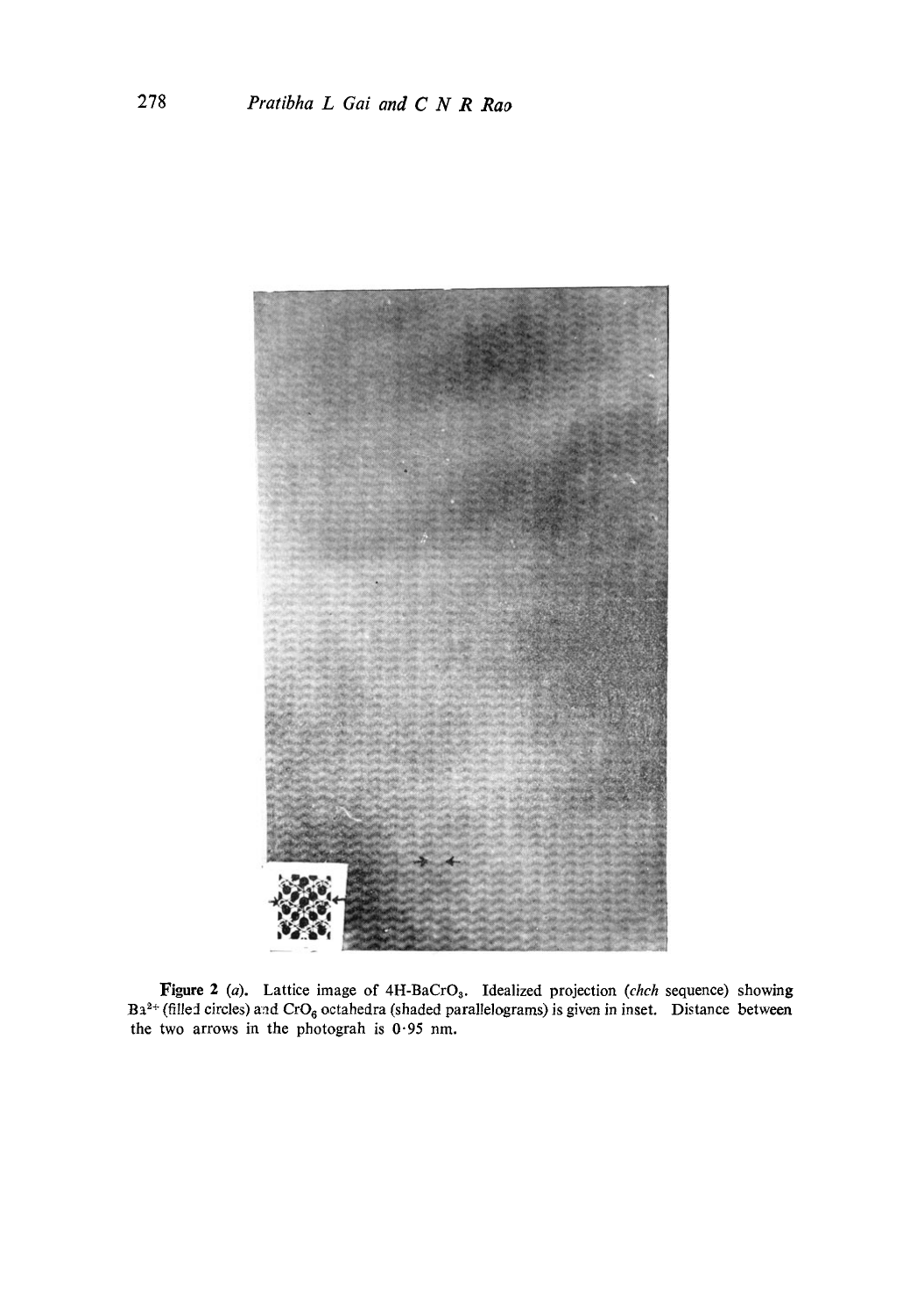

Figure 2 (b). Lattice image of  $4H-BaCrO<sub>3</sub>$  at a different defocus from (a).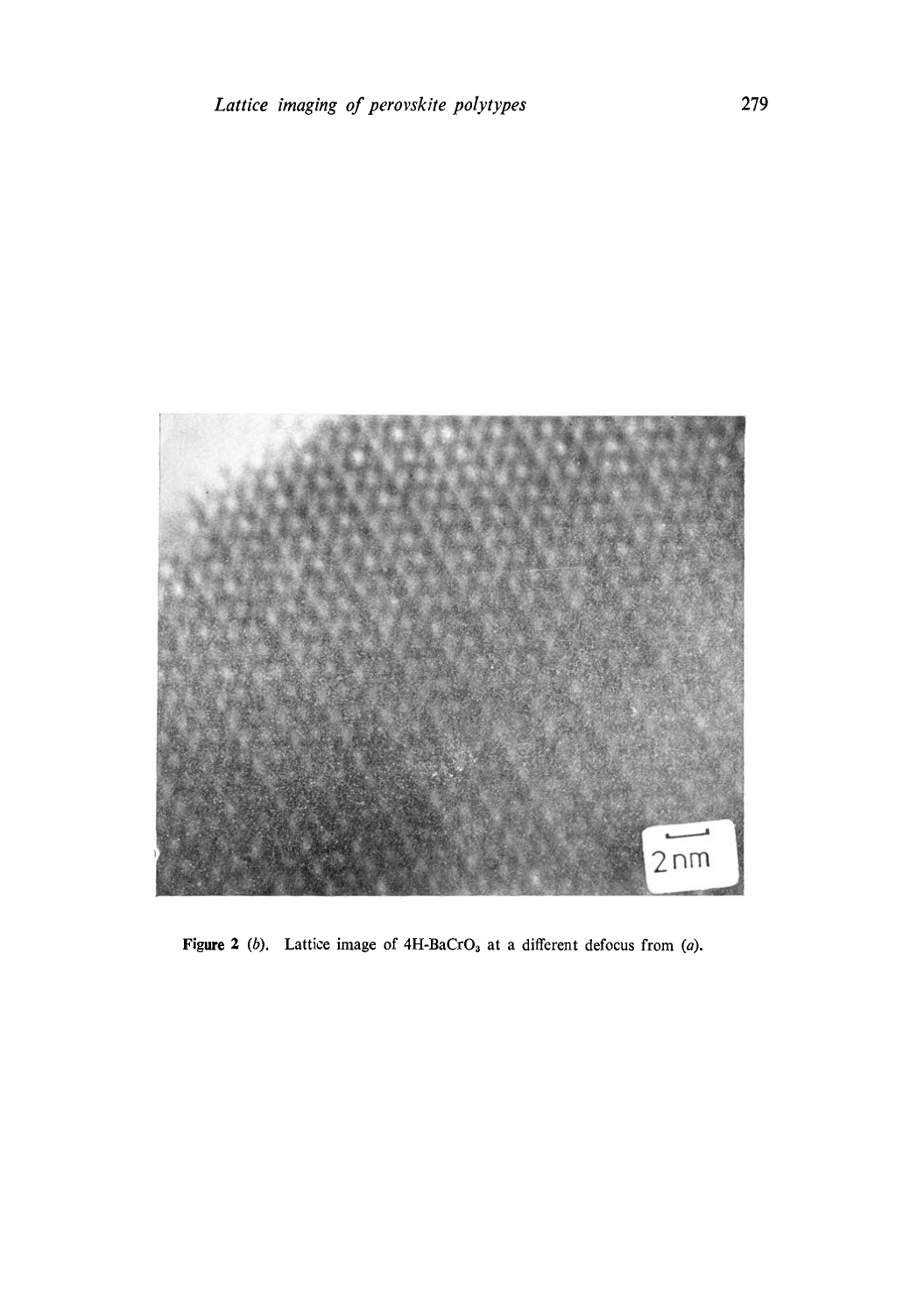

Figure 3. Lattice image of 6H-BaCrO<sub>3</sub> with idealized projection of the *cchcch* sequence in the inset.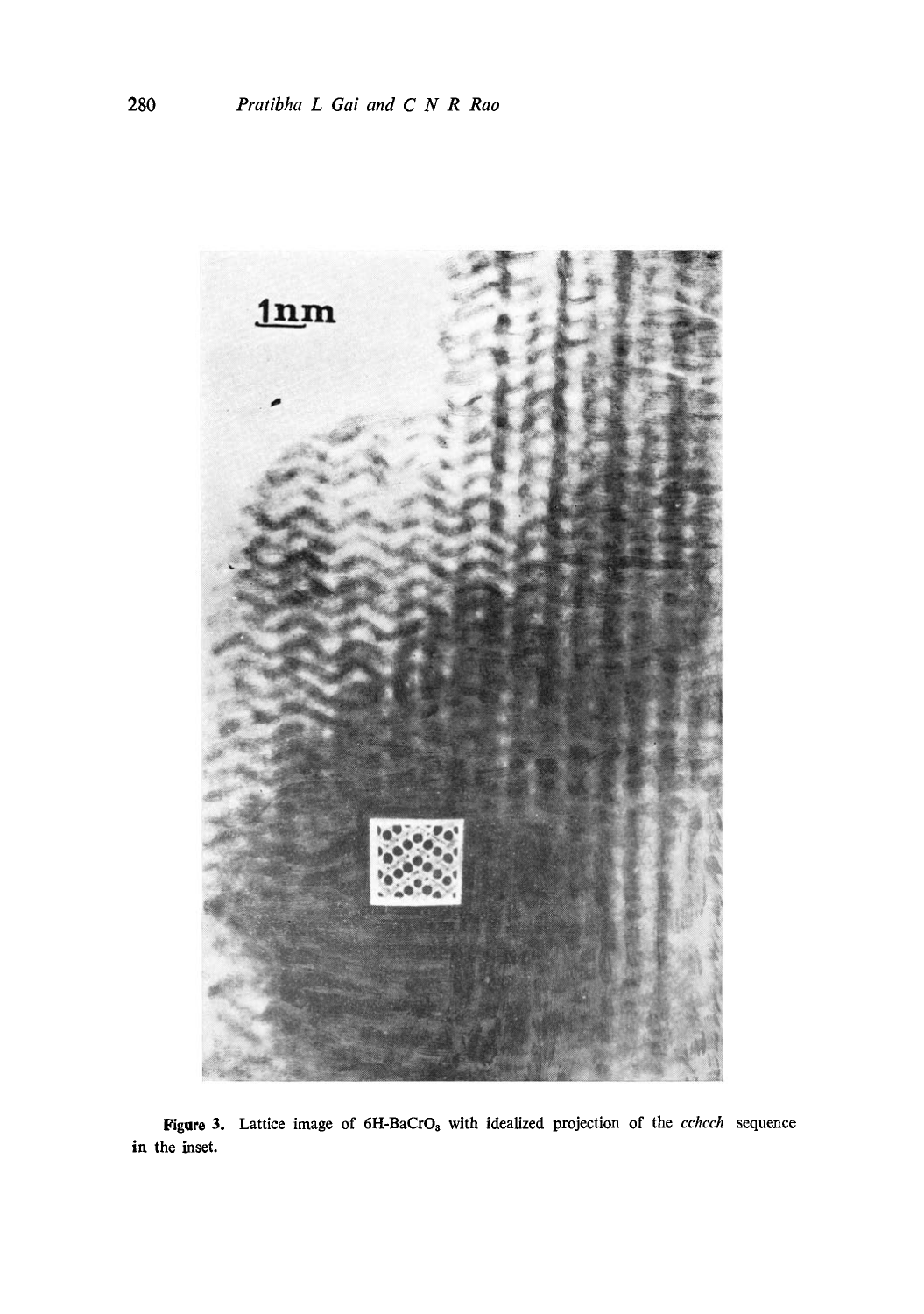

Figure 4. Lattice image of  $9R-BaRuO<sub>3</sub>$  with the electron diffraction pattern showirg rhombohedral abselces. Idealized projection of *chhchh* sequence is also shown.

Figure 5. Lattice image of a crystal of  $9R-BaRuO<sub>3</sub>$  showing 6 layer intergrowth as a stacking fault (arrowed).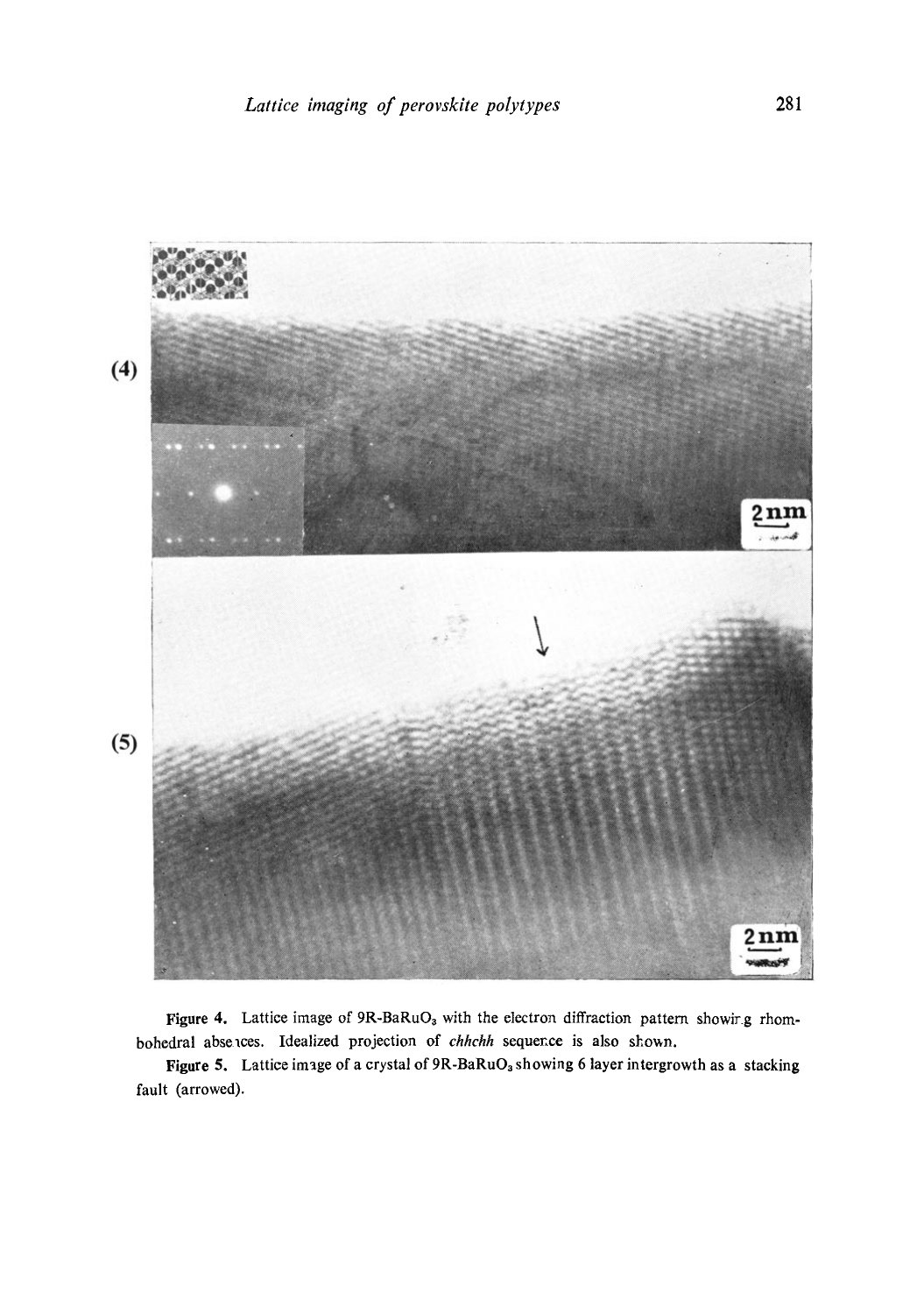

Figure 6. Lattice image of  $4H-BaRuO<sub>3</sub>$  obtained by quenching a sample heated to 1600 K.